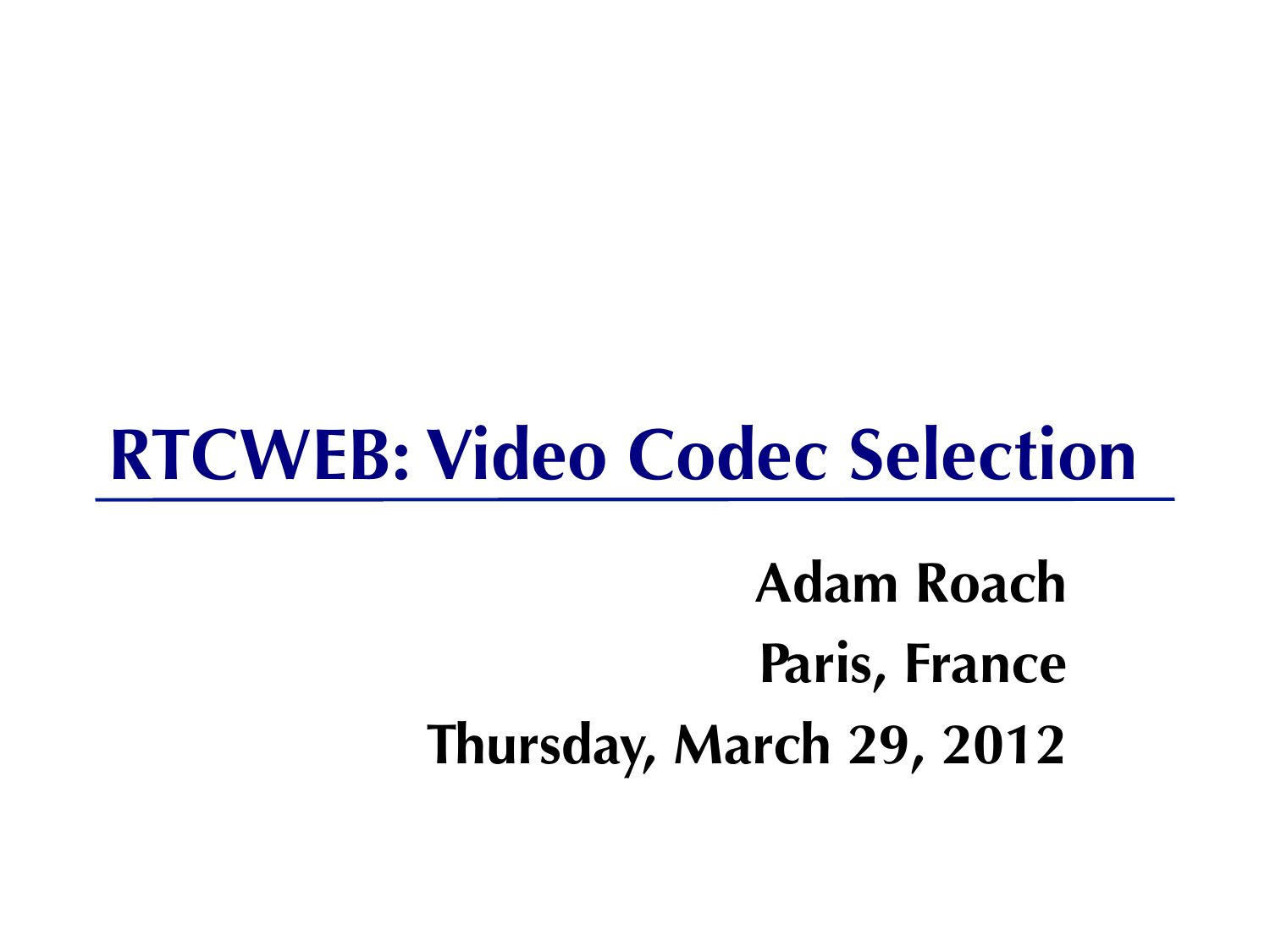#### **Adam** *Who* **Now? What are you doing up there?**

- I don't have a horse in this race, which has (from my outside vantage point) become very partisan.
	- Which is to say: I am not constrained to promoting one codec over another by the organization that is paying for my airfare, hotel, registration fee, and salary.
- I do care about the health of the web and real-time communications.
	- I'm a consumer and technologist.
- That's not to say I don't have an opinion on the topic
	- As a technologist and occasional open-source programmer, I do believe one video codec is better for the future of the web than others.
	- But I'm working very hard to keep that from biasing what I say up here.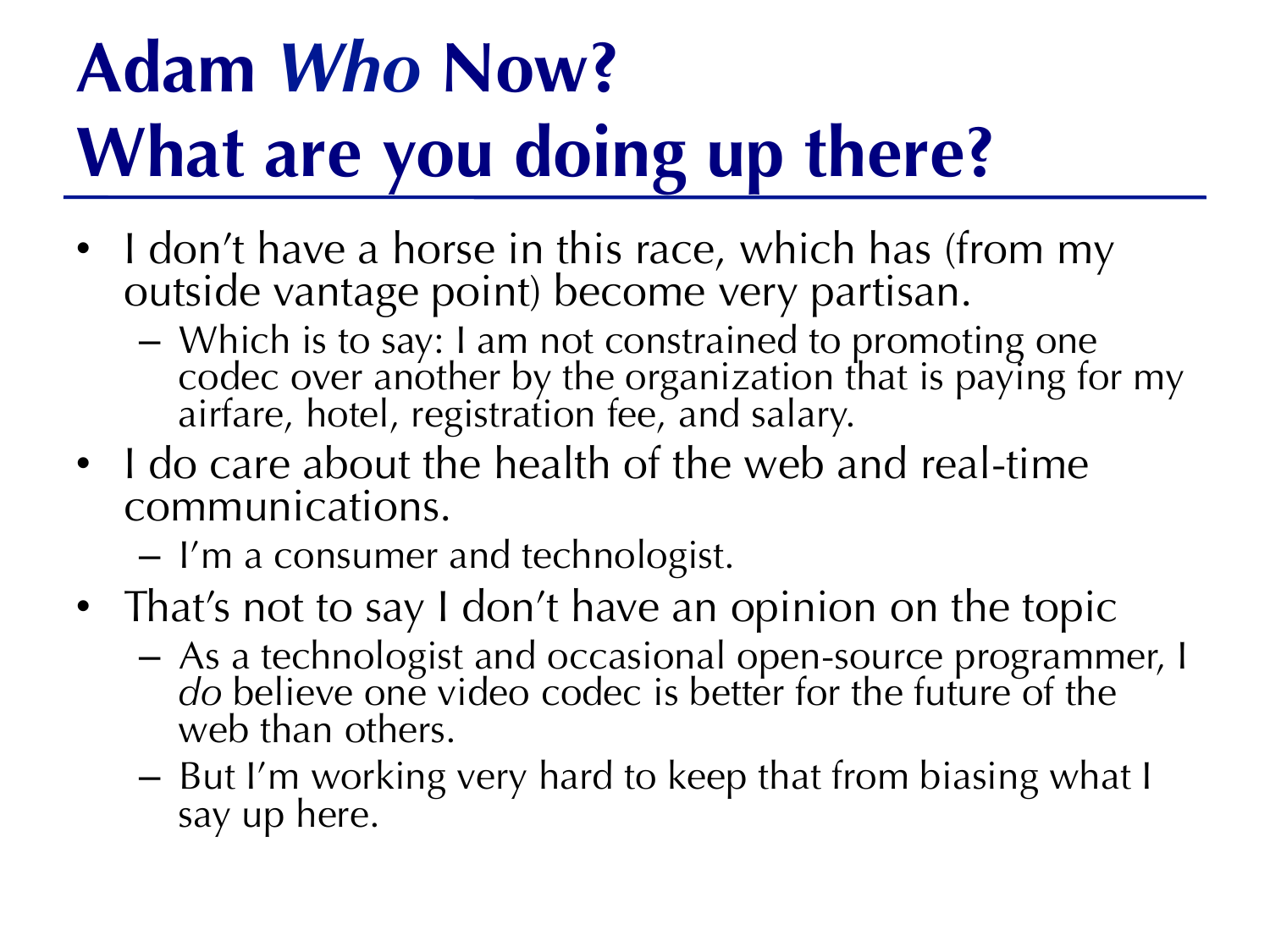## **Background**

- The working group has already reached consensus in favor of specifying a mandatory-to-implement video codec, so as to avoid interoperability failures.
- No consensus has yet been reached regarding *which* video codec is to be used.
- Conversation so far has revolved predominantly around H.264 and VP8, with both codecs having ardent proponents.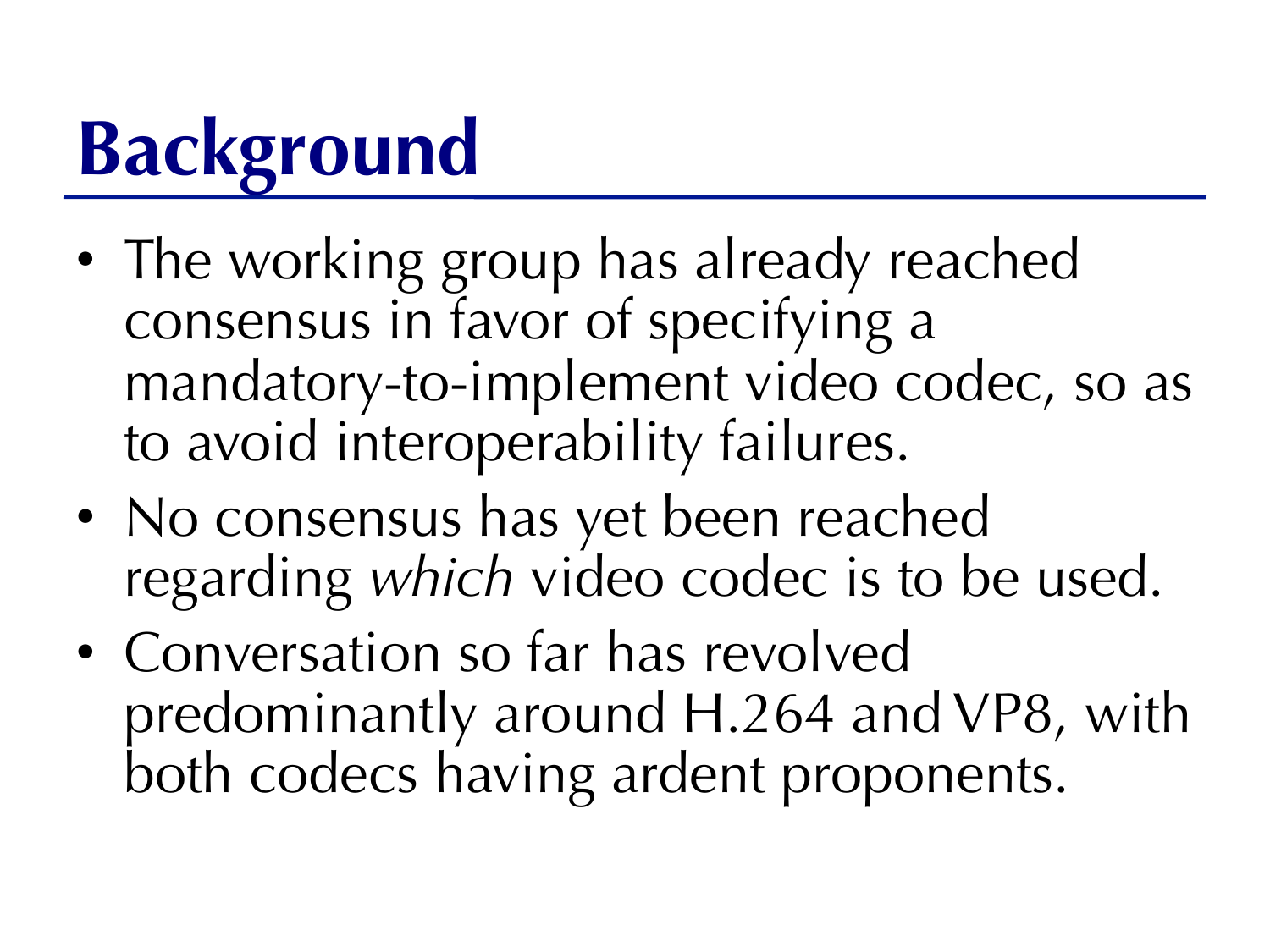# **Codec Highlights**

#### **H.264**

- More deployed hardware acceleration
- Well known, clearly identified patent pool; royalties due for some uses
- Quality, compression ratio, and complexity approximately equal to VP8

#### **VP8**

- Can be hardware accelerated, but current deployment is very low
- No specific patents asserted<sup>1</sup>, no one collecting royalties
- Quality, compression ratio, and complexity approximately equal to H.264
- <sup>1</sup> There have been some claims by MPEG-LA that unidentified parties believe that their patents may apply, but these cannot be verified. On2 claims that they carefully avoided patents in the development of VP8.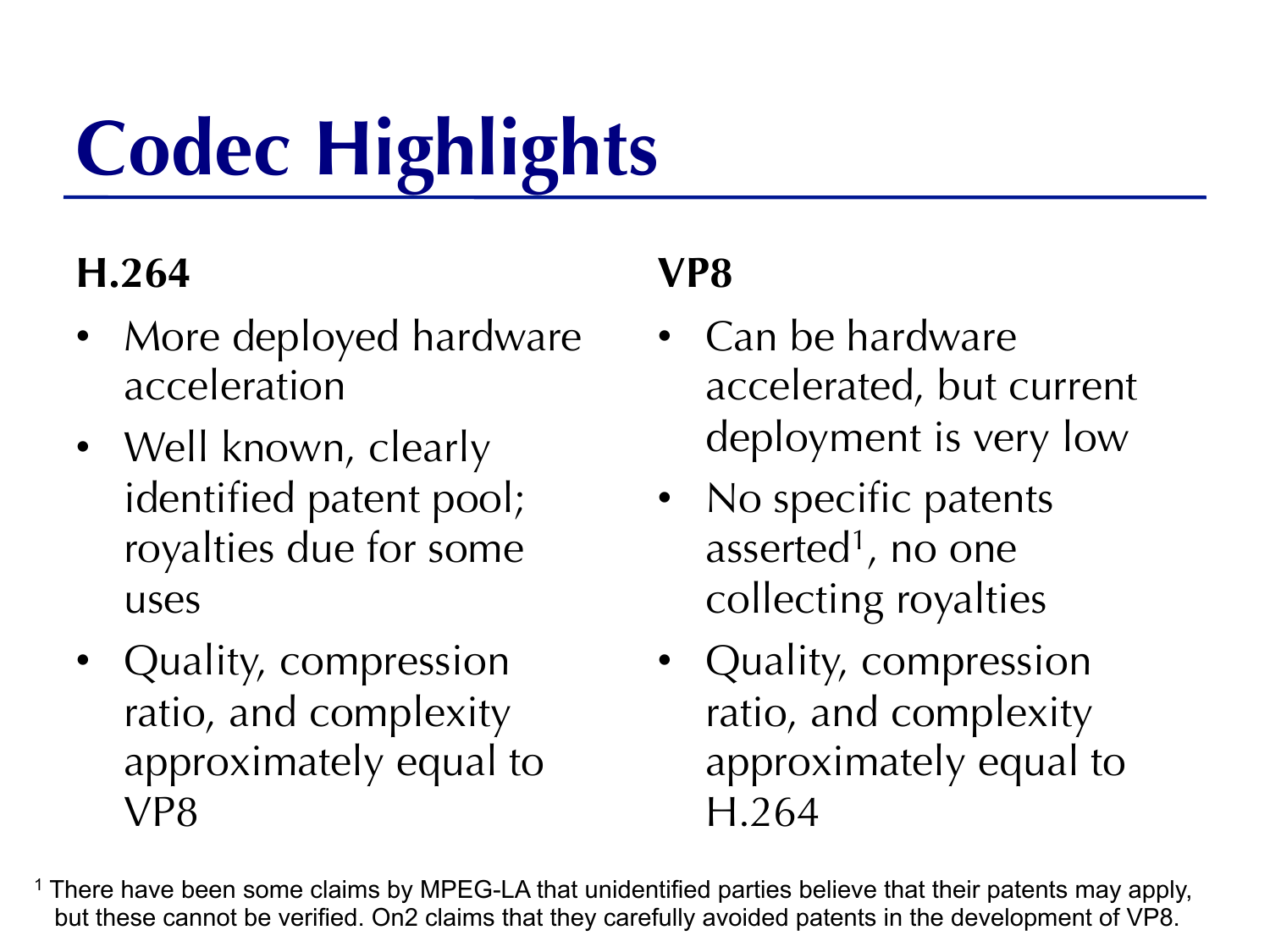#### **Potential Ways Forward**

- 1. Specifying H.264 as the mandatory-toimplement video codec
- 2. Specifying VP8 as the mandatory-toimplement video codec
- 3. Abandoning the previous consensus to specify a mandatory-to-implement codec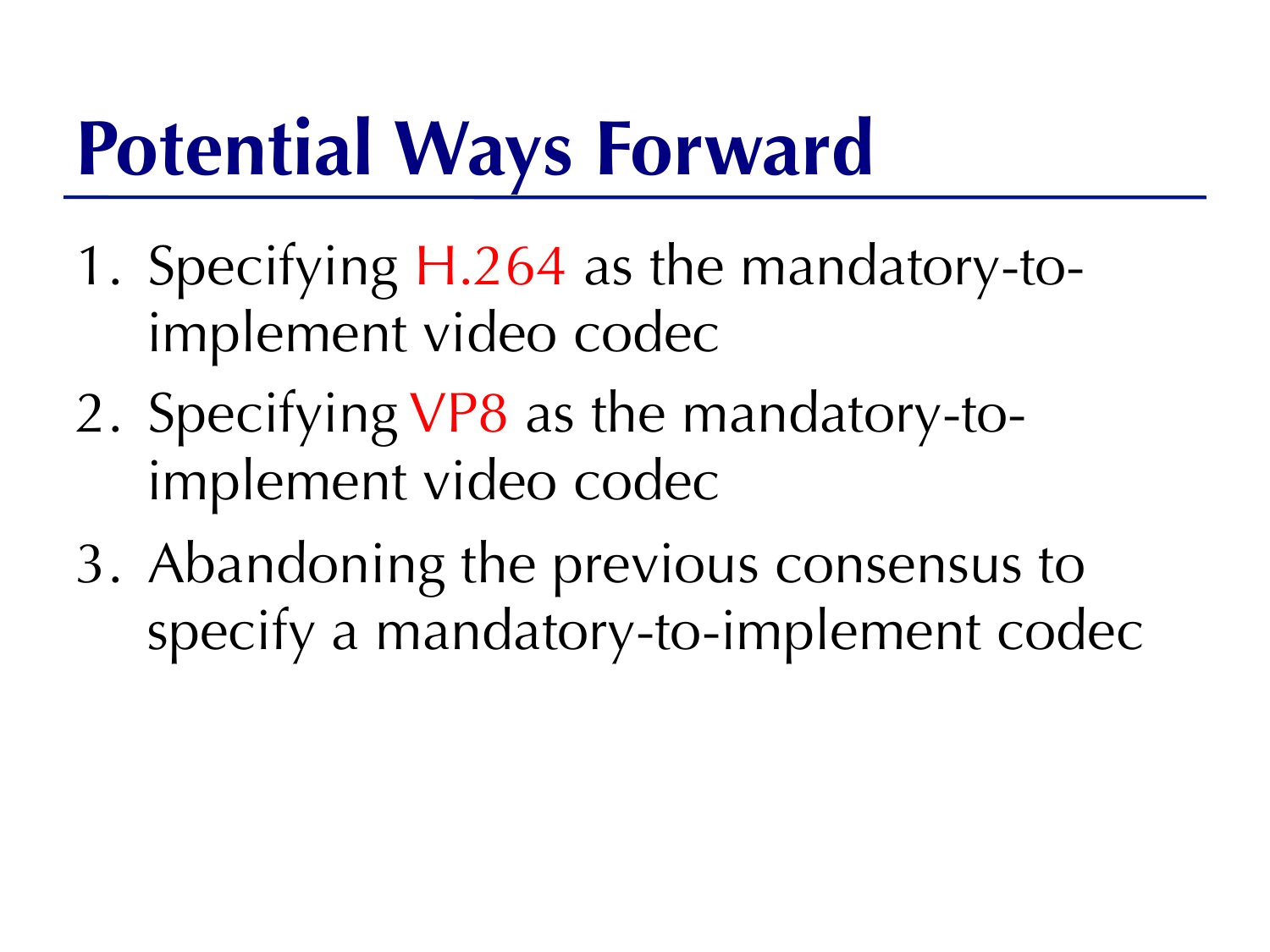### **Reflection on Option 3**

Two young women who lived in the same house and who both had an infant son came to King Solomon for a judgment. One of the women claimed that the other, after accidentally smothering her own son while sleeping, had exchanged the two children to make it appear that the living child was hers. The other woman denied this and so both women claimed to be the mother of the living son and said that the dead boy belonged to the other.

After some deliberation, King Solomon called for a sword to be brought before him. He declared that there is only one fair solution: the live son must be split in two, each woman receiving half of the child.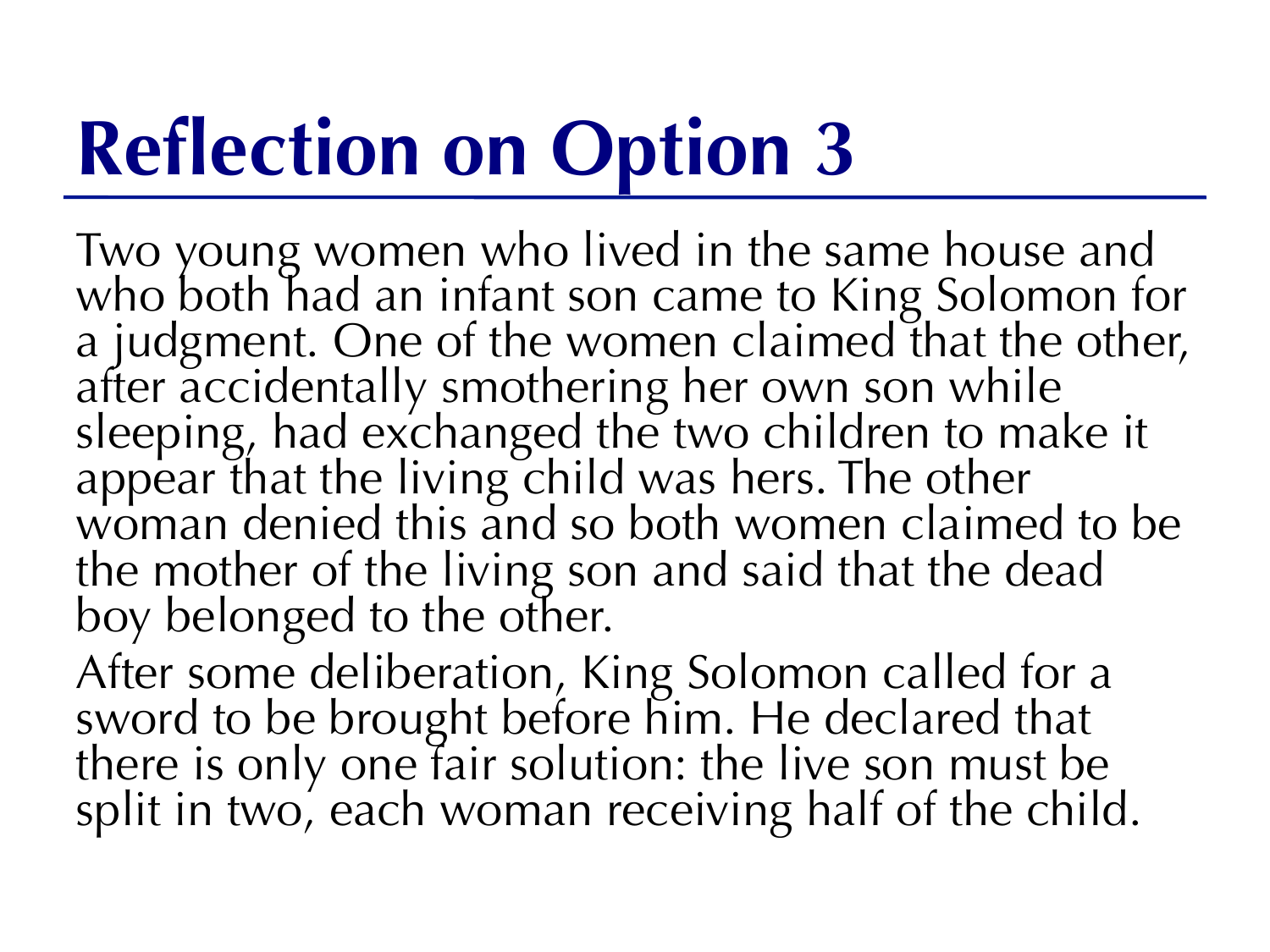## **Reflection on Option 3, cont.**

- Of course, the real mother who cared about the child – abandoned her claim so as to save the baby (and was consequently awarded the baby by Solomon).
- Abandoning a mandatory codec would guarantee interop failure, completely defeating<br>the point of standardization, and effectively killing the WEBRTC baby.
- Feel free to stand up and argue for splitting the baby; I'm counting on the chairs learning something from the wisdom of Solomon.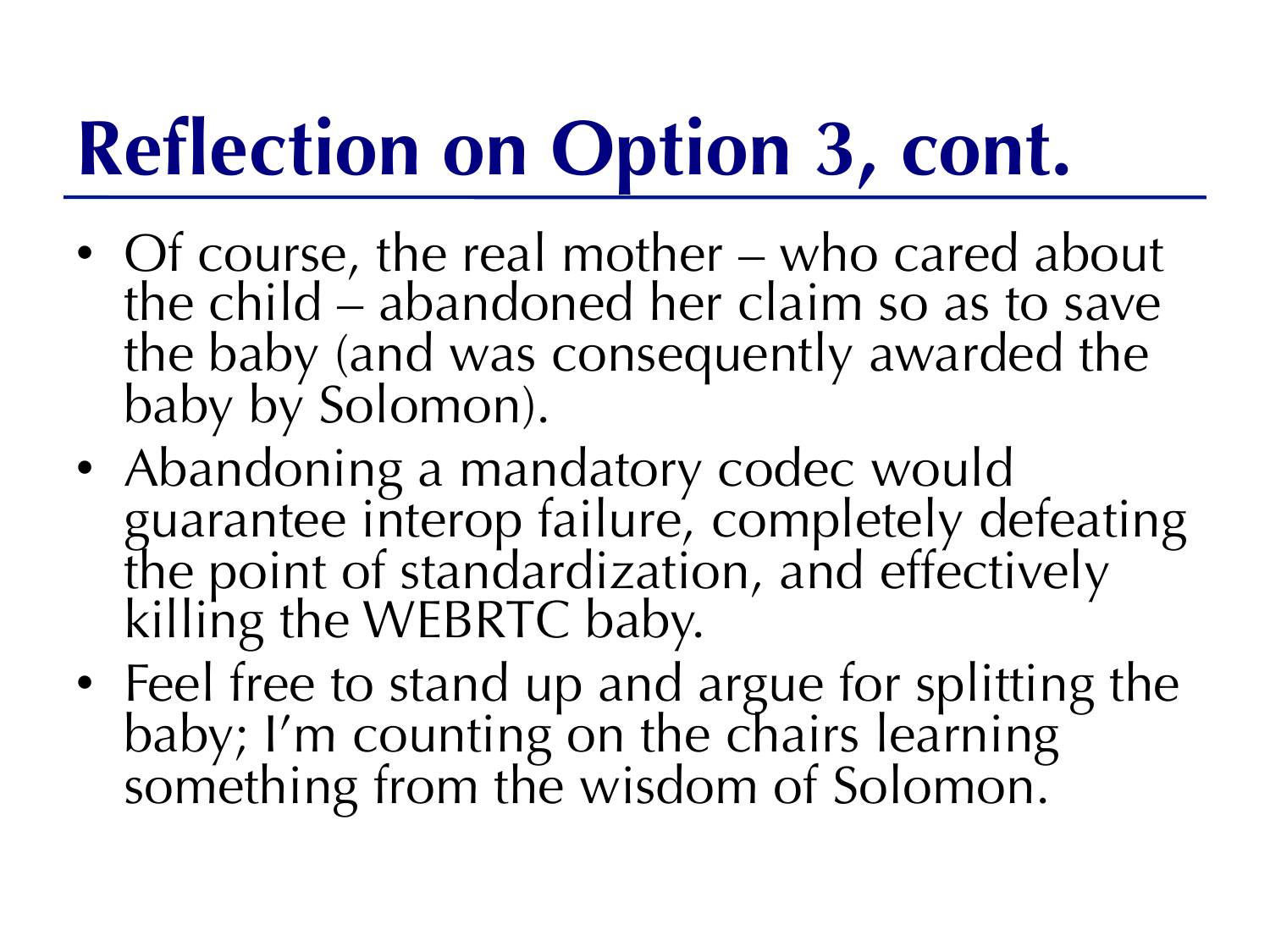### **Chairs: Call for Consensus**

- 1. Those in favor of specifying as the mandatory-to-implement video codec
- 2. Those in favor of specifying VP8 as the mandatory-to-implement video codec
- 3. Those in favor of splitting the baby in half abandoning the previous consensus to specify a mandatory-to-implement codec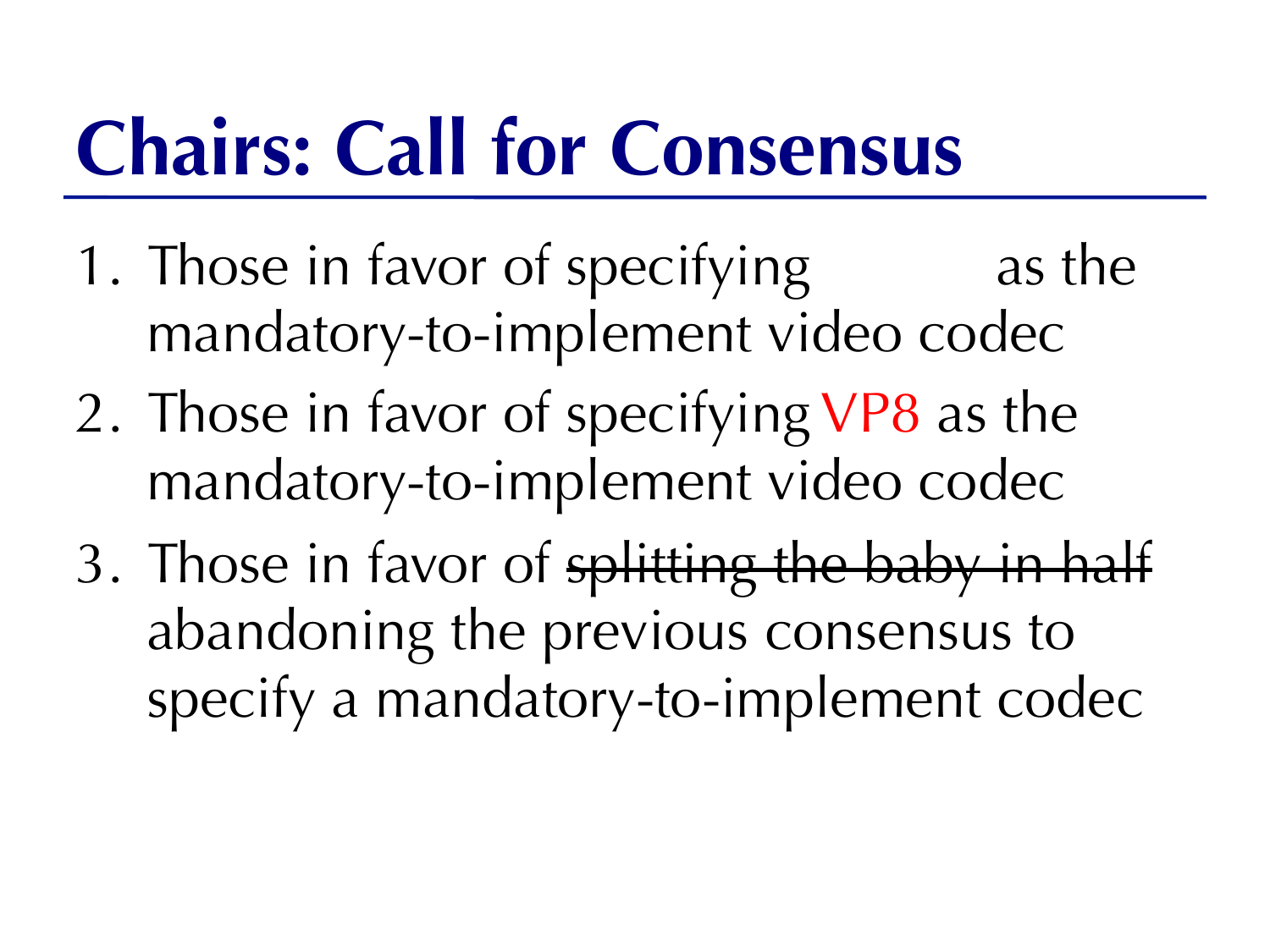#### **Backup Slides**

#### RFC 3929: Alternate Decision Making Process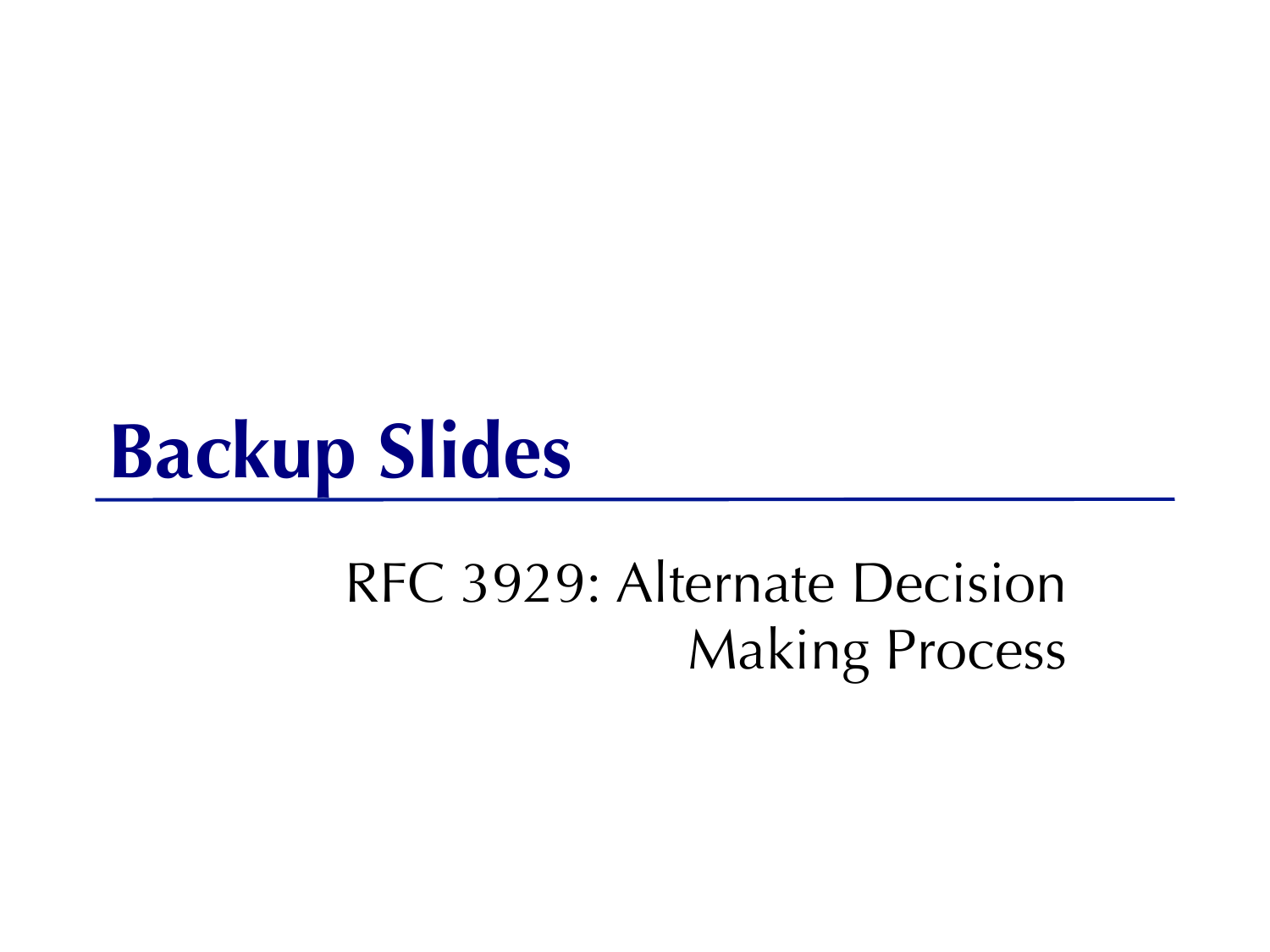## **Alternate Decision Making**

- Designed for situations where the WG agrees that a decision must be made, but cannot reach consensus on the result of that decision.
- Rough consensus is still preferred; this set of tools is to be used as a last resort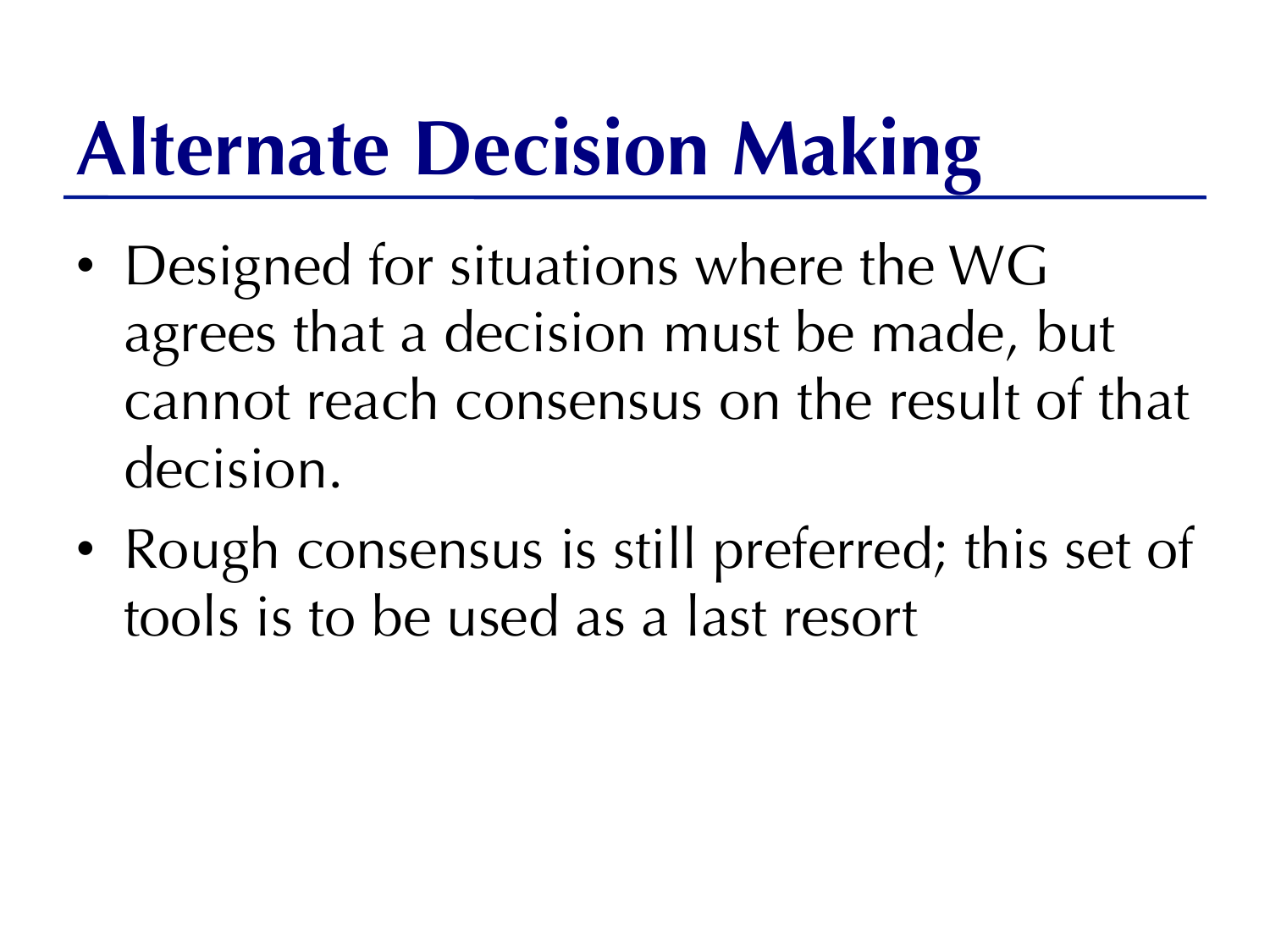### **Criteria for Use**

- There must be a clear decision to be made
- There must be well-specified solutions for the various options people are proposing
- The working group must have had significant discussions on the topic without making headway
- The working group must agree to use the alternate decision making process via consensus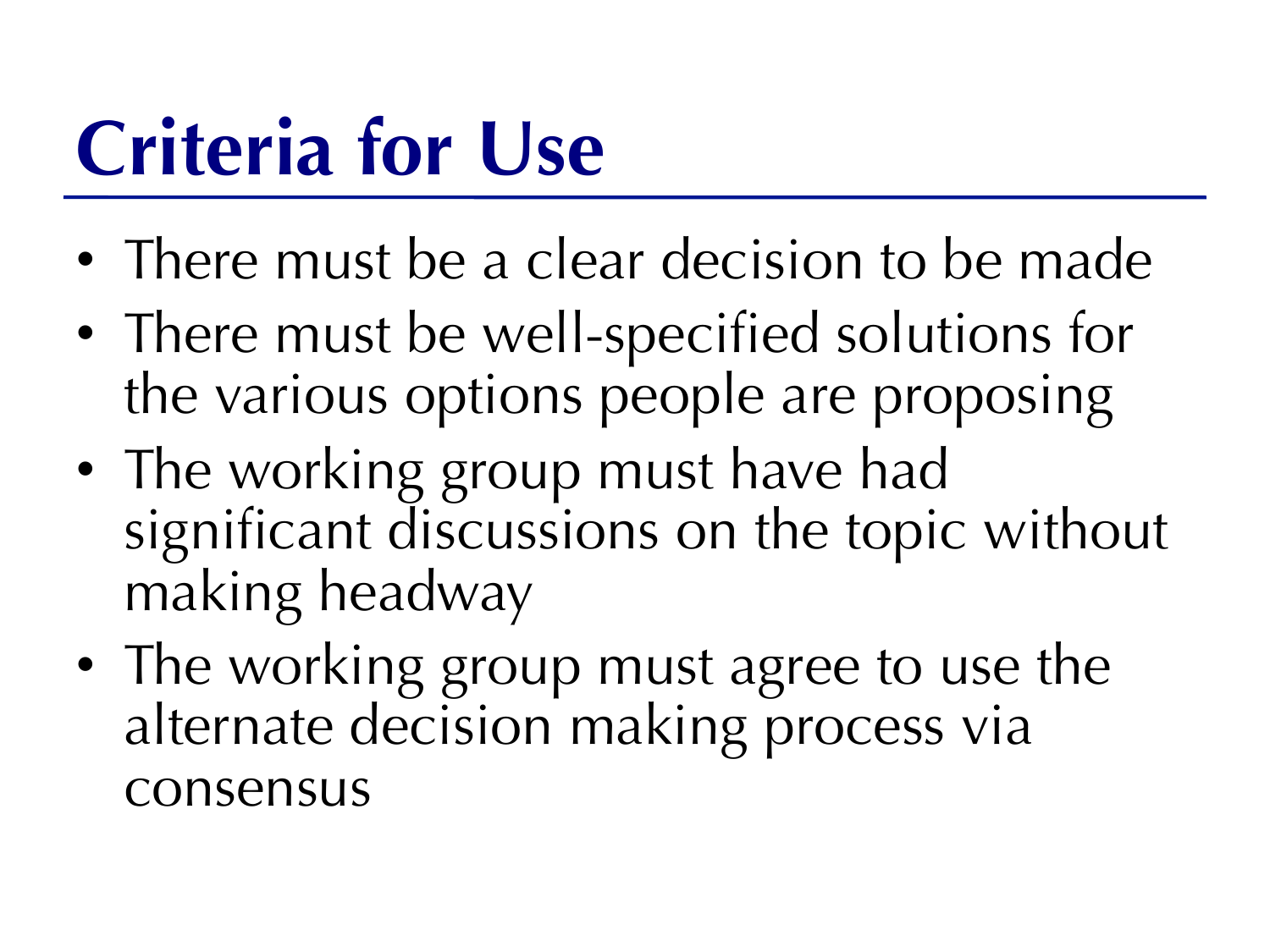## **What if we don't agree to use it?**

- Then we don't use it.
- The process is designed to "allow people to" recognize the need for **compromise** in a new way, by backing away from entrenched technical positions and by putting the technical choice in the hands of the broader community. They highlight that the choice for each participant is now between achieving a result and failure."
- I'll note that choosing, as a working group, to fail is not without precedent. But it's clearly not preferred.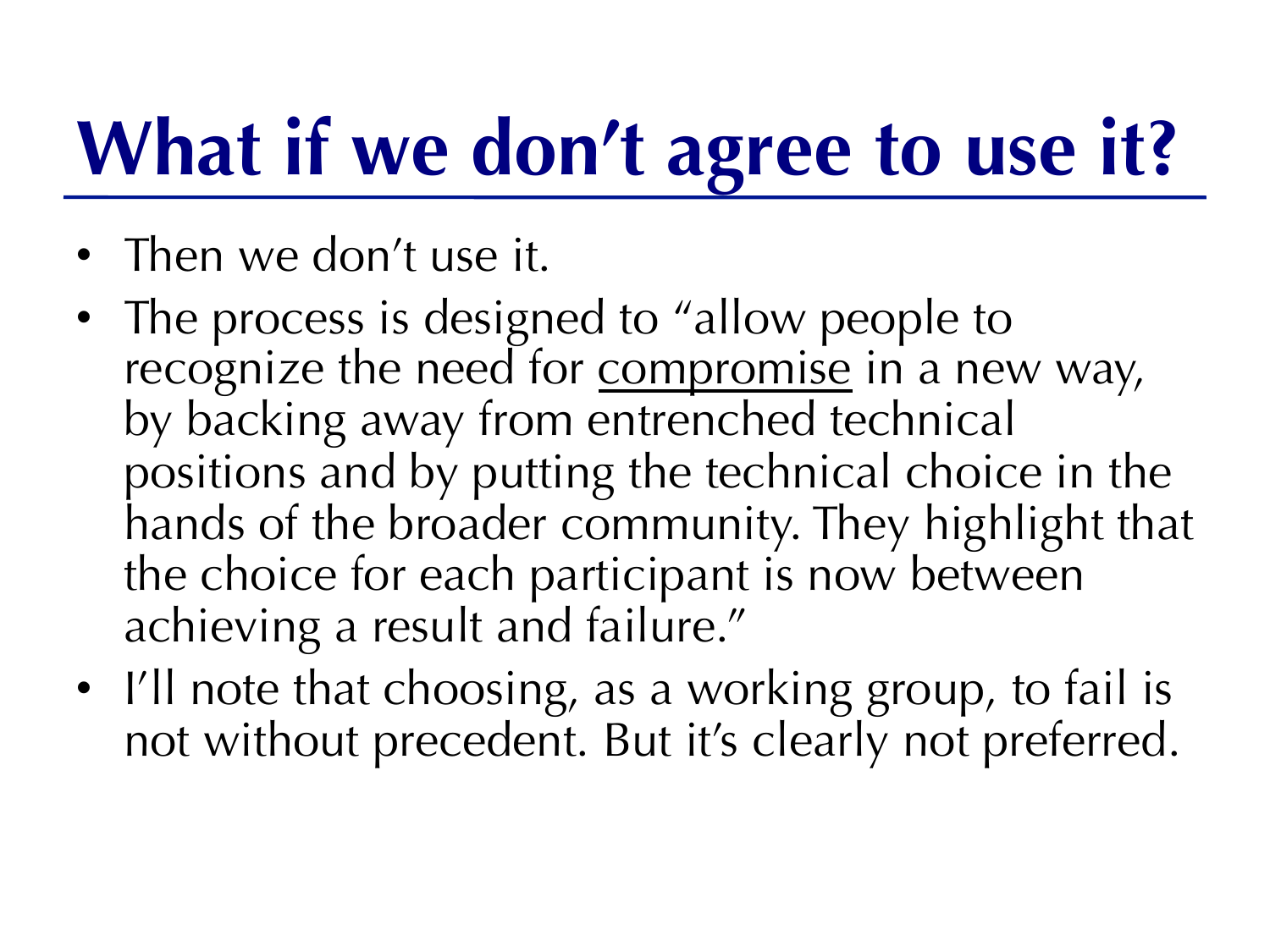#### **What is the Process?**

- Once we agree to use the process, the WG agrees on one of the four described methods:
	- External Review Team
	- Mixed Review Team
	- Qualified Short-Straw Selection
	- Random Assignment
- Once the working group agrees to use the process, that consensus stands in for agreement to the outcome of the process.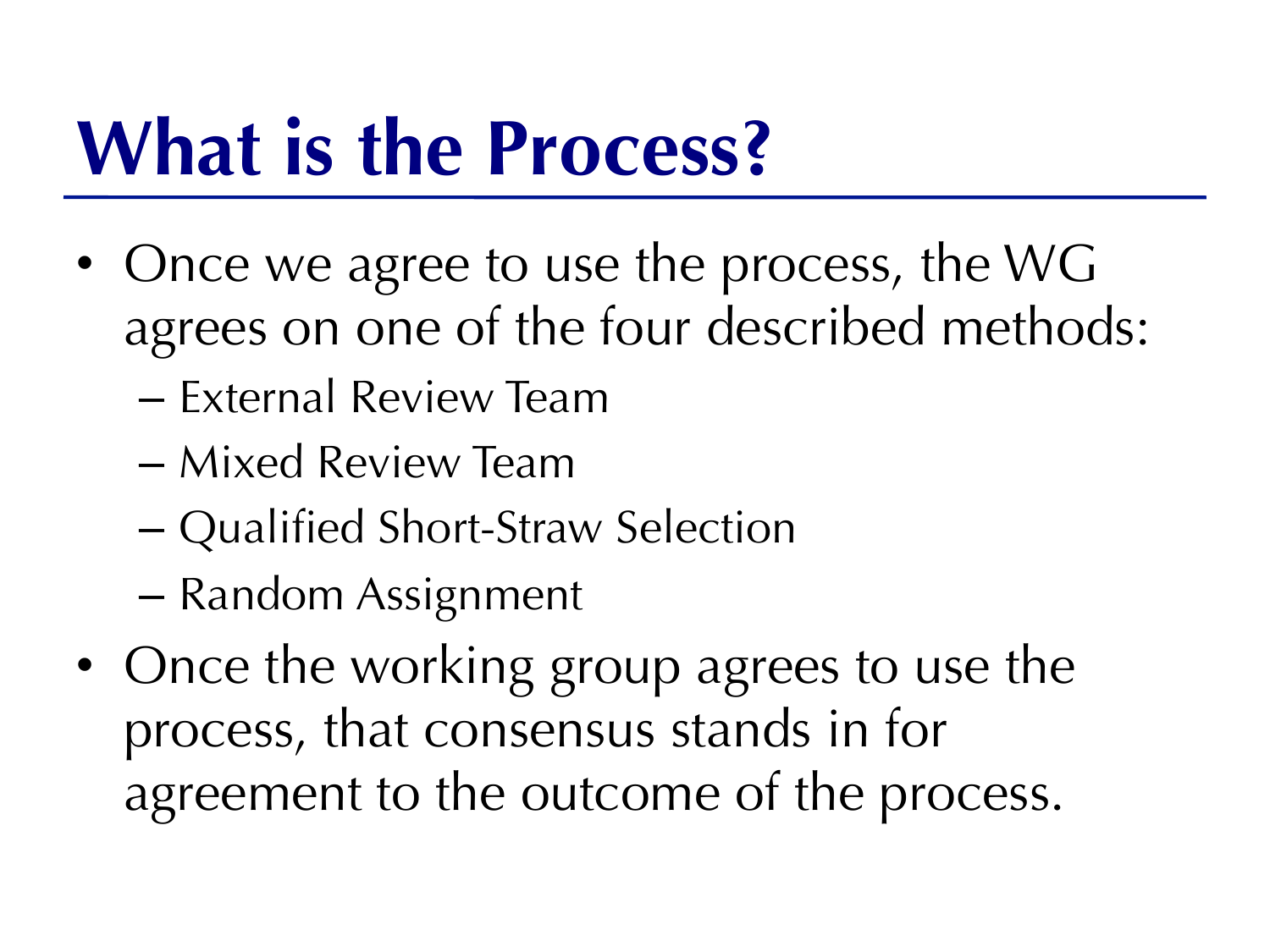#### **Method 1: External Review Team**

#### for review team members

• Qualifications to participate and selection of members is similar to that used for NomCom

viewable mailing list for one month.

• Each member submits a list of options in

runoff voting algorithm to determine the runoff voting algorithm to determine the outcome.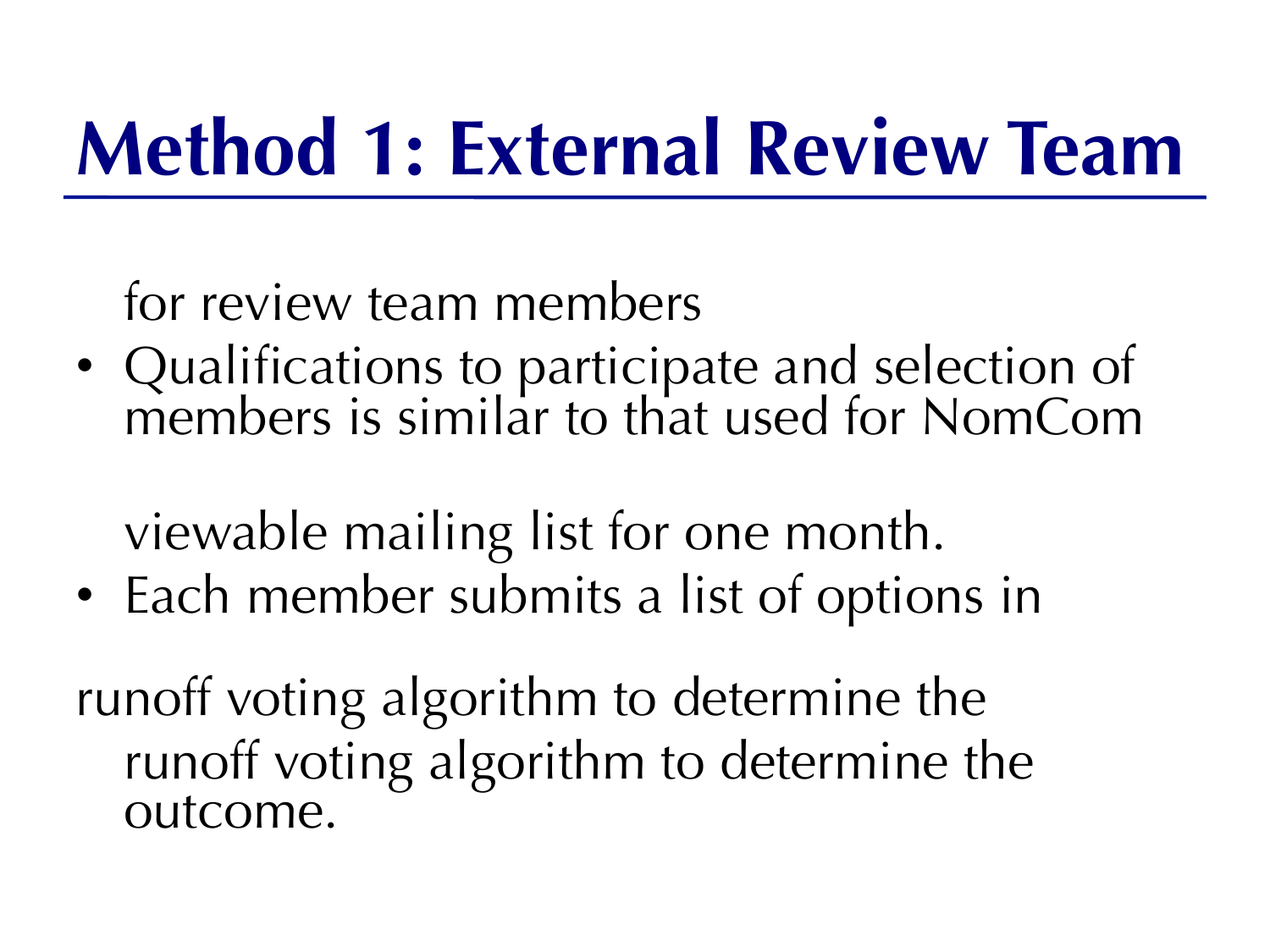### **Method 2: Mixed Review Team**

each solution (selected from the working group), five external members selected as with the external review team, and one team chair (selected by the IESG).

• The mixed review team otherwise proceeds in the same fashion as the external review team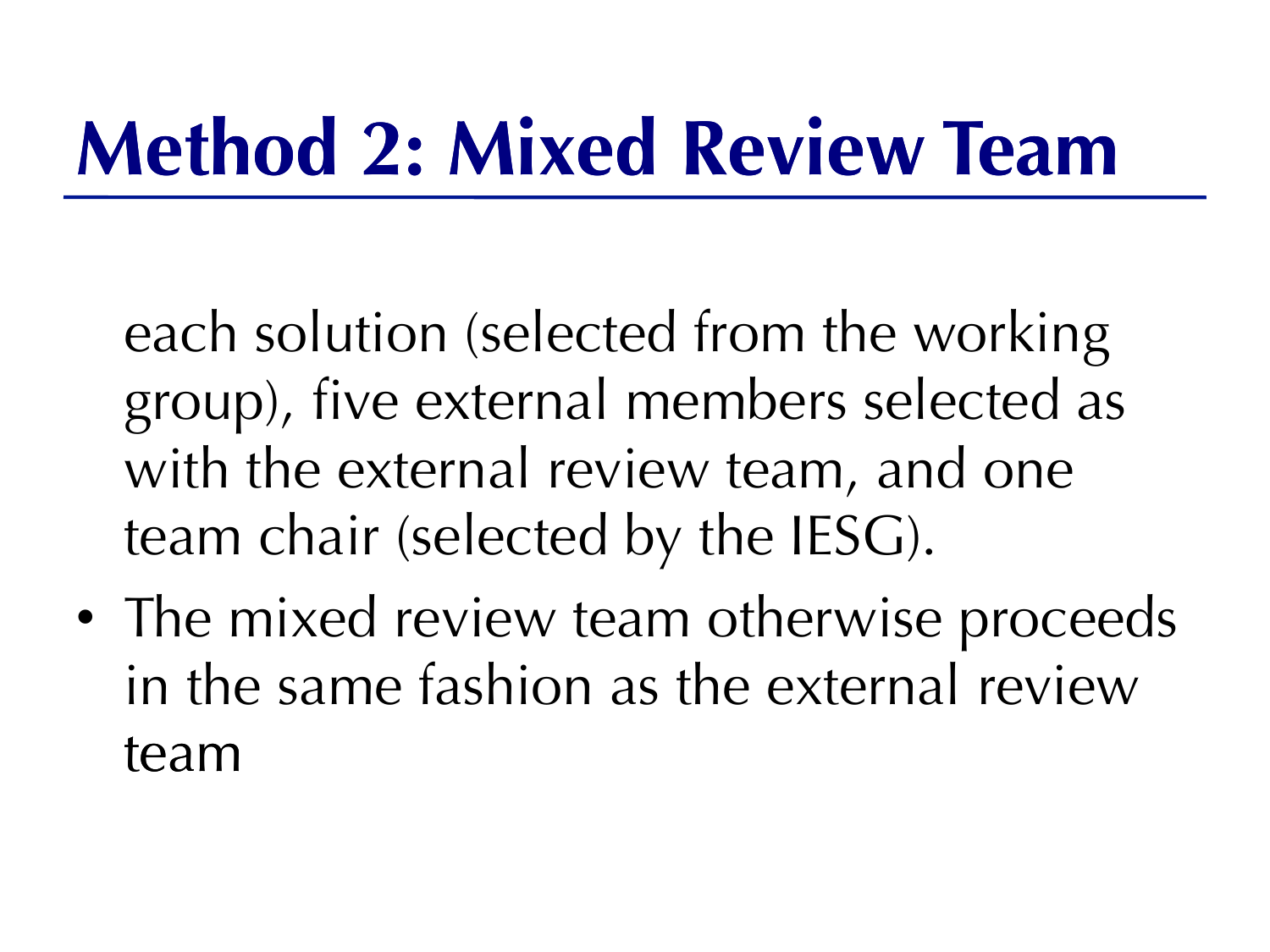#### **Selection**

selected, using the random selection process described in RFC 3797

• That one person sends an email to the working group, chairs, and IESG announcing which option is to be used.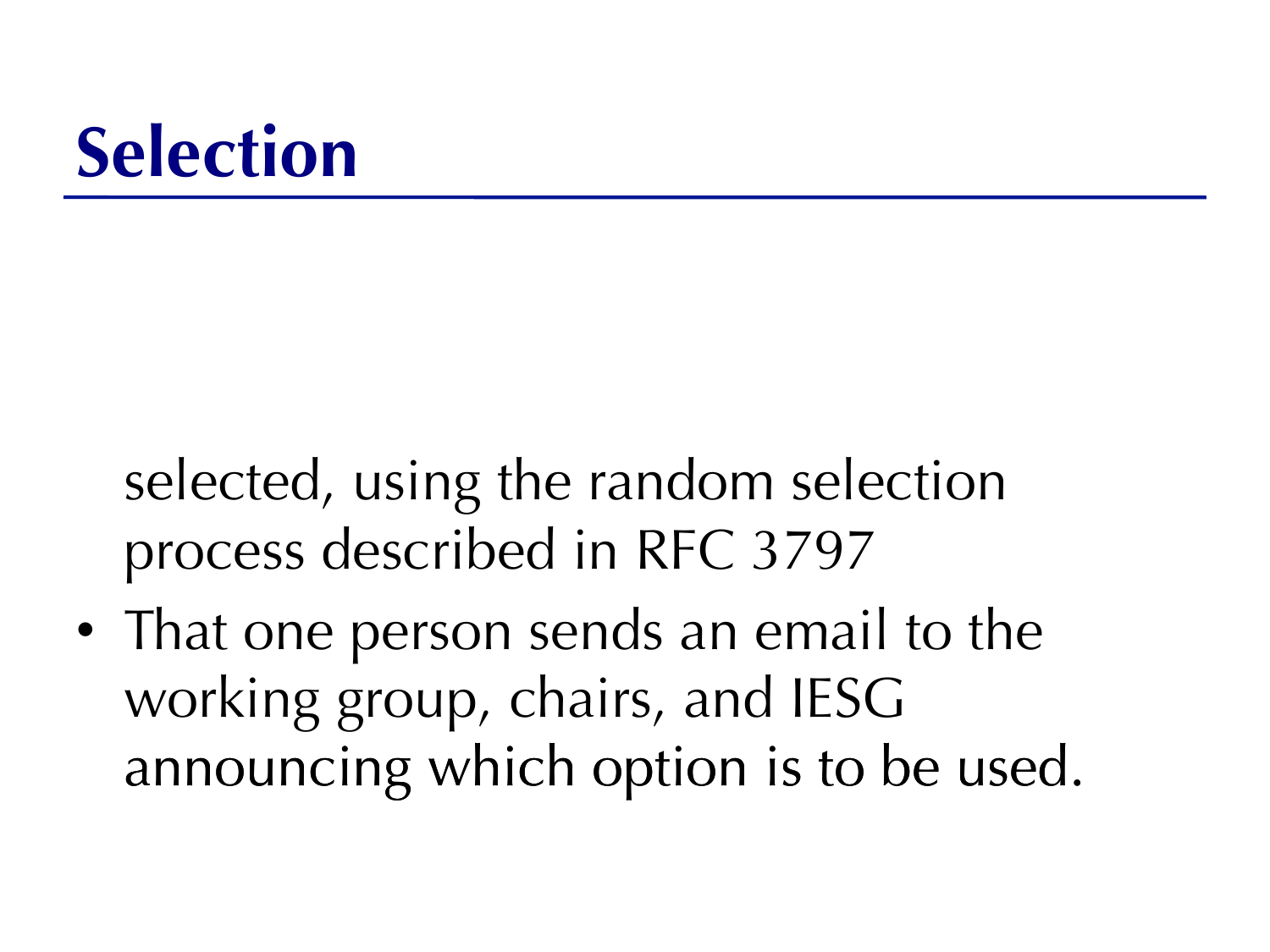### **Method 4: Random Assignment**

#### technical distinctions between choices (e.g., allocation of a DNS prefix or MIME

format name).

• As these typically involve IANA, resolution of the issue generally involves asking IANA to select randomly from among several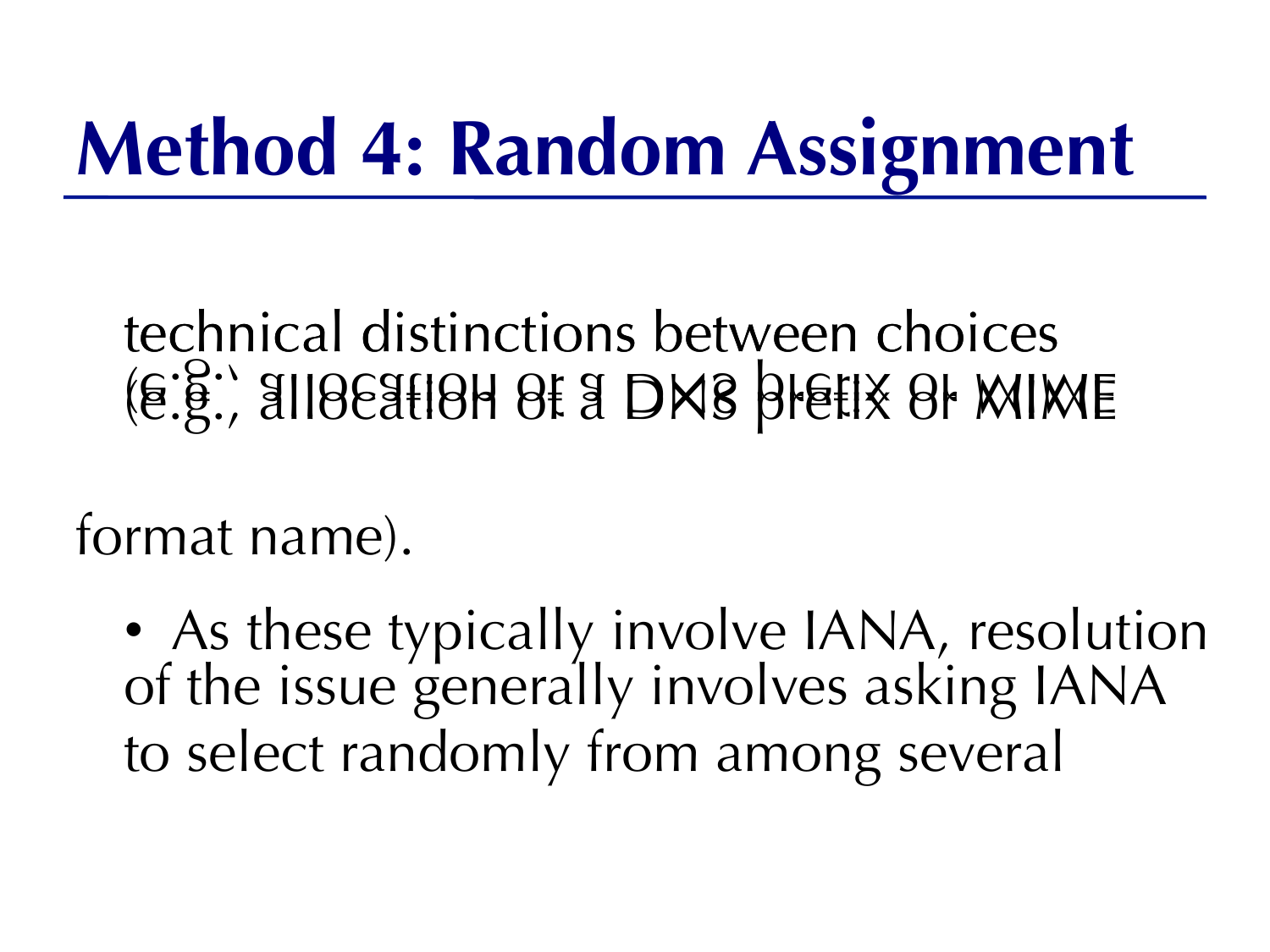#### **A View from a Non-Horse Owner**

- Those participants interested in success largely agree that we want a mandatory-toimplement codec.
- Those particie participate interseted on success the d in the mandature of the consensus and consensus and the largely and the largely consensus and the largely cons<br>I bridgely and a mandatory and provide that we have a mandatory consensus in the consensus of the mandatory of

• Current participants appear too entrenched in their positions to reach a consensus